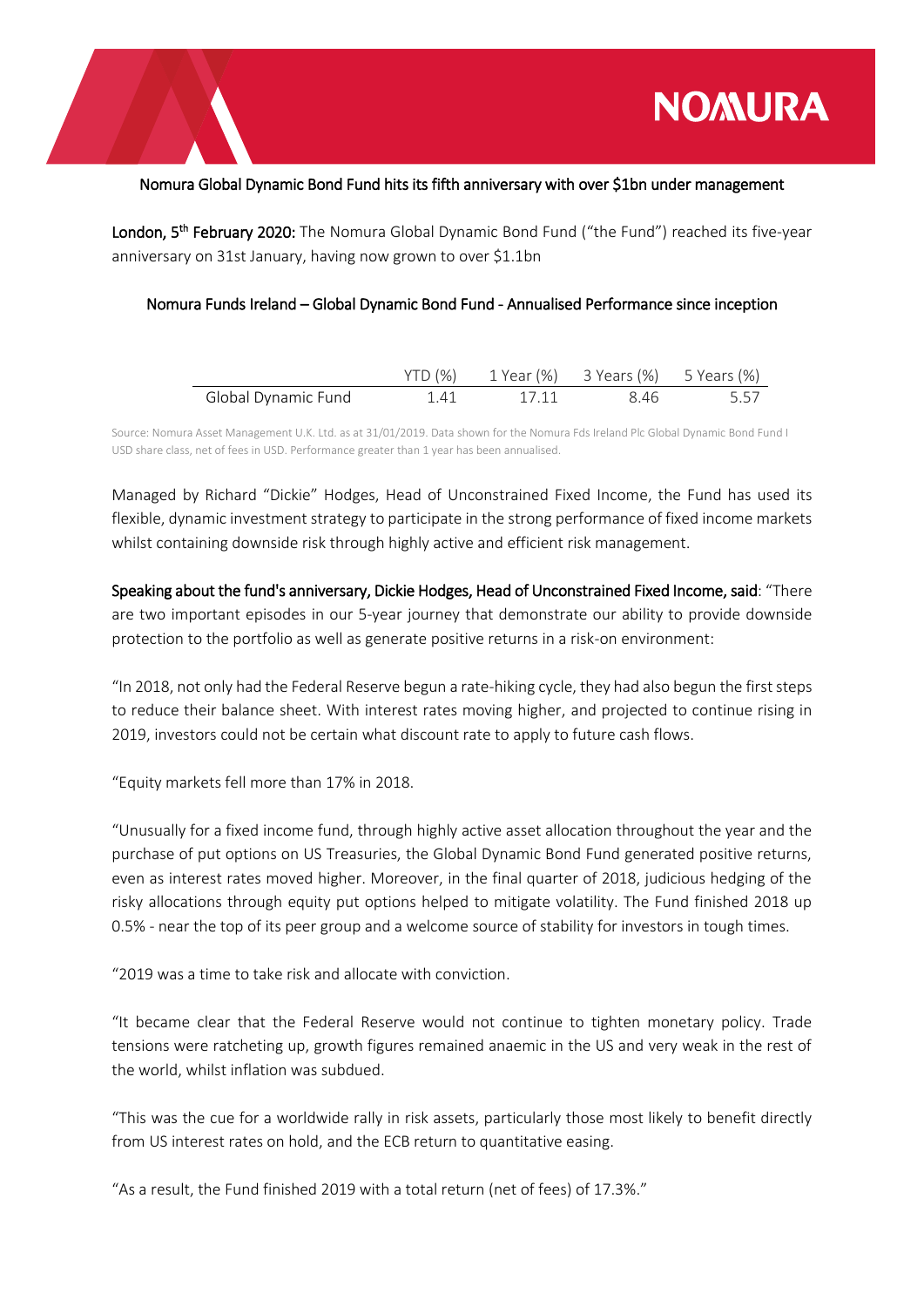

Peter Ball, Head of EMEA Distribution at Nomura Asset Management UK, says: "Nomura Asset Management's fixed income offering currently has over \$50bn of assets under management in active fixed income accounts globally.

"The Global Dynamic Bond Fund managers have achieved excellent absolute performance while employing robust risk management strategies despite the geo-political turmoil and monetary policy shifts, which is vital for any medium to longer-term investor.

"Going into 2020 we are seeing increased demand for this actively managed strategy. It backs positions with conviction whilst hedging against downside risks as they have done throughout the Fund's history."

- Ends -

For further information please contact:

| Name                | Company                           | Telephone            |
|---------------------|-----------------------------------|----------------------|
| Sophie Bright       | Nomura Asset Management U.K. Ltd. | +44 (0)20 7521 1043  |
| Fiona Harris        | Quill PR                          | +44 (0) 20 7466 5059 |
| Andreea Caraveteanu |                                   |                      |
| Sarah Gibbons-Cook  |                                   |                      |

## Notes to Editors:

Lead Portfolio Manager

- Richard Hodges joined NAM in November 2014 to launch the Global Dynamic Bond Fund.
- Prior to joining NAM, Dickie held the role of Head of High Alpha Fixed Income at Legal & General Investment Management (LGIM), managing its "Dynamic Bond Trust" – an unconstrained fixed income fund. He managed the Dynamic Bond Trust from its inception in 2007 until April 2014.
- Before LGIM, Dickie spent 18 years at Gartmore Investment Management, where he was Head of Pan European Portfolio Construction with responsibility for the Gartmore SICAV European Corporate Bond Fund and the Gartmore SICAV European Bond Fund. He also comanaged Arrakis Fund Ltd, a European Credit Hedge Fund.
- He began his career in 1986 at Chase Manhattan Bank in Fixed Income operations, before joining Natwest Investment where he was responsible for management of a number of specialist investment funds employing derivatives and cash instruments to implement quantitative strategies

Unconstrained by benchmark allocations, the Fund seeks to maximise total return while reducing volatility through allocation to a wide range of bond sectors.